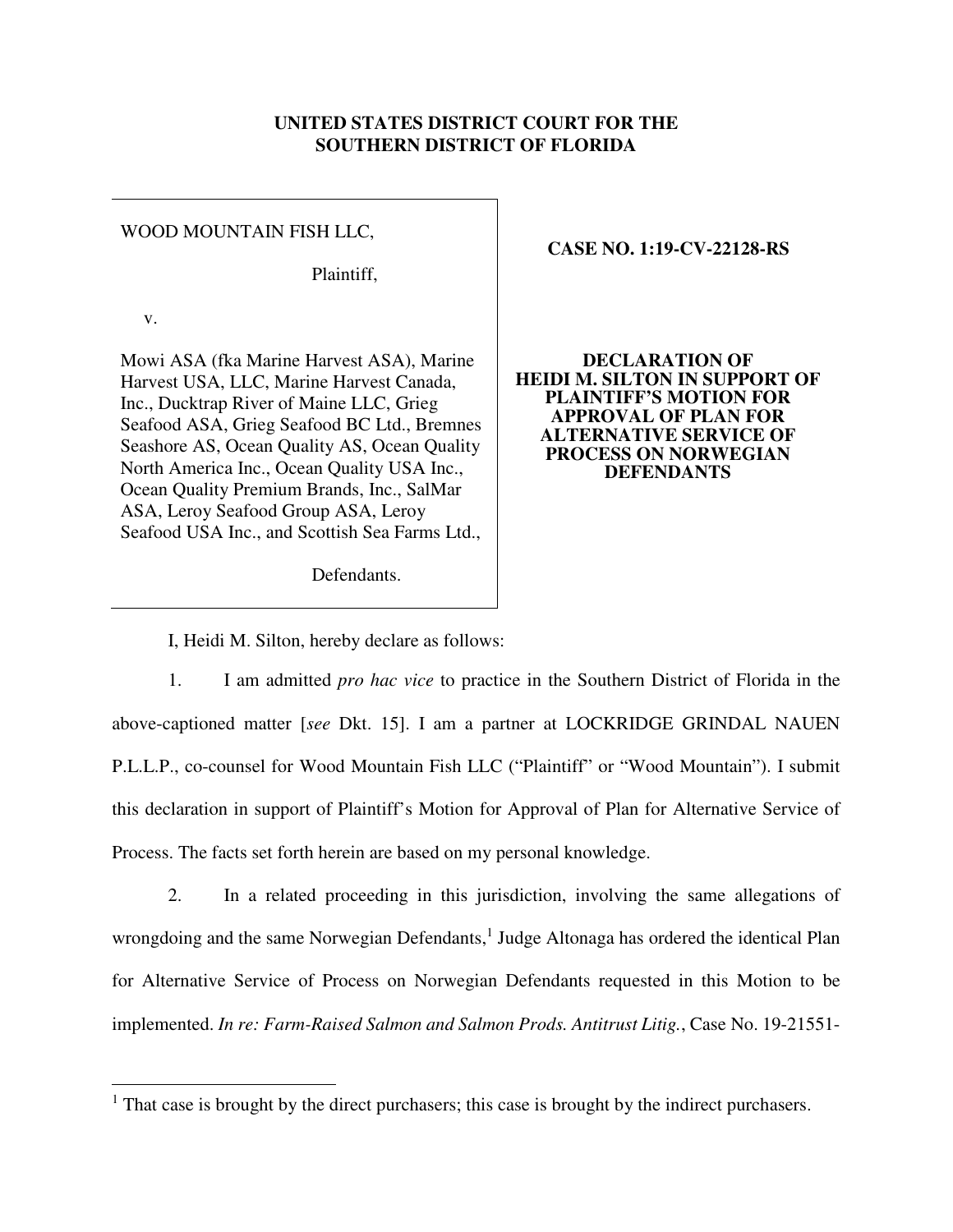CIV-ALTONAGA/Goodman (S.D. Fla. May 14, 2019). Attached hereto as Exhibit 1 is a true and correct copy of that Order.

3. The Court's order in *In re: Farm-Raised Salmon and Salmon Products Antitrust Litigation* permitted service through a publication website where the complaint, and all other pleadings and documents would be posted, such that anyone accessing the website would find all documents filed in the case. Plaintiff Wood Mountain proposes the same plan of service through a publication website. Plaintiff has created a publication website and will be posting copies of the Complaint, and all other pleadings and documents on file in the above-referenced matter. The publication website is located at https://www.whafh.com/case-information-documents/.The address to the publication website will be provided to the Norwegian Defendants via their known e-mail accounts and will be included upon service of process in this matter.

4. Before filing the instant motion my staff and I undertook efforts to determine whether Defendants Mowi ASA (fka Marine Harvest ASA) ("Mowi"), Ocean Quality, AS ("OQ"), Grieg Seafood ASA ("Grieg"), Bremnes Seashore ASA ("Bremnes"), SalMar ASA ("SalMar"), and Leroy Seafood Group ASA ("Leroy") (henceforth, the "Norwegian Defendants") had designated registered agents for service of process in the United States. We did not identify any registered agents for service of process in the United States.

5. Our investigation into service of process of the Norwegian Defendants, included a review of information contained on the Norwegian Defendants' websites, and concluded that much of the Norwegian Defendants' marketing and sales information within the United States is provided on their websites in English, directing consumers to e-mail sales teams in the U.S. or English-speaking agents abroad. *See, e.g.*, https://www.salmar.no/en/contact-us/ and https://www.leroyseafood.com/en/contact/our-offices/.

2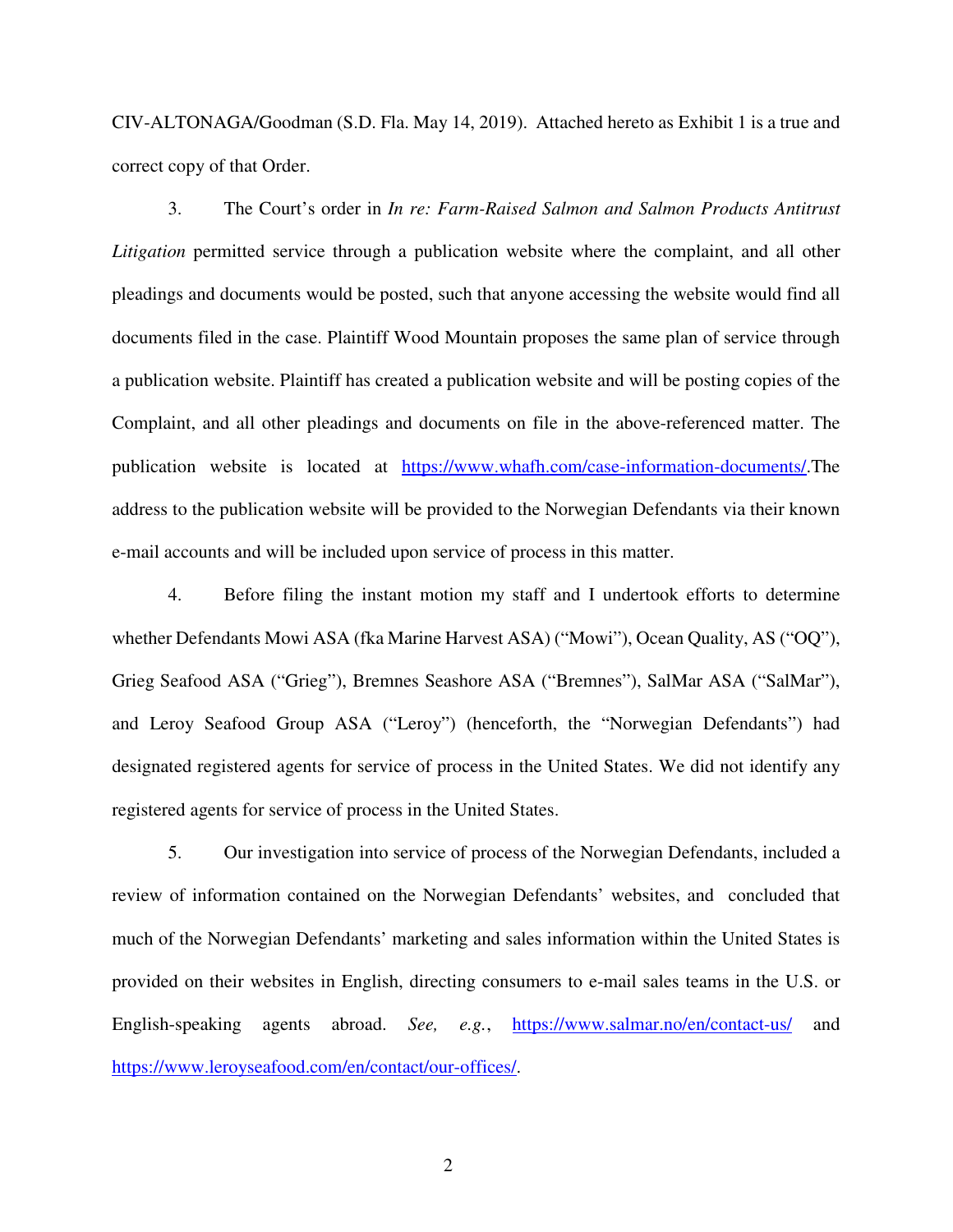6. We have made a diligent search and inquiry to discover the email addresses, United States offices, and United States subsidiaries for each of the Norwegian Defendants.

7. We found contact information for Mowi ASA at https://mowi.com/contact/, a recently updated and well-maintained web page for Mowi where it solicits contacts and advertises its business. This page contains links to Mowi's other locations around the world. After clicking on the Mowi USA link, we found the following email addresses where we plan to serve the summons, complaint, and any other necessary documents in the above-captioned action: norway@mowi.com, robert.clark@mowi.com, greg.dumais@mowi.com and diana.dumet@mowi.com. A true and correct copy of these webpages is attached hereto as Exhibit 2.

8. Mowi's website advertises that "Mowi USA is located in sunny Florida where salmon are flown in daily from Canada, Chile, Norway and other fish farms around the world." https://mowi.com/contact/office/. Mowi's website also provides a postal address in Medley, Florida (*see* Exhibit 2).

9. We also read news articles, which described the Miami-based entity as the "US downstream division."<sup>2</sup>

10. We recently learned, through an article on www.seafoodsource.com dated November 13, 2018, that Mowi ASA was formerly known as Marine Harvest ASA. The name change became effective January 1, 2019. We also learned through research that on April 19, 2019, Marine Harvest USA, LLC filed a change of name with the Florida Department of Corporations

-

<sup>2</sup> *See Marine Harvest to More-Than Double Miami Production with New Plant*, MLEX, Jan. 26, 2018, https://www.undercurrentnews.com. A true and correct copy of this article is attached hereto as Exhibit 3.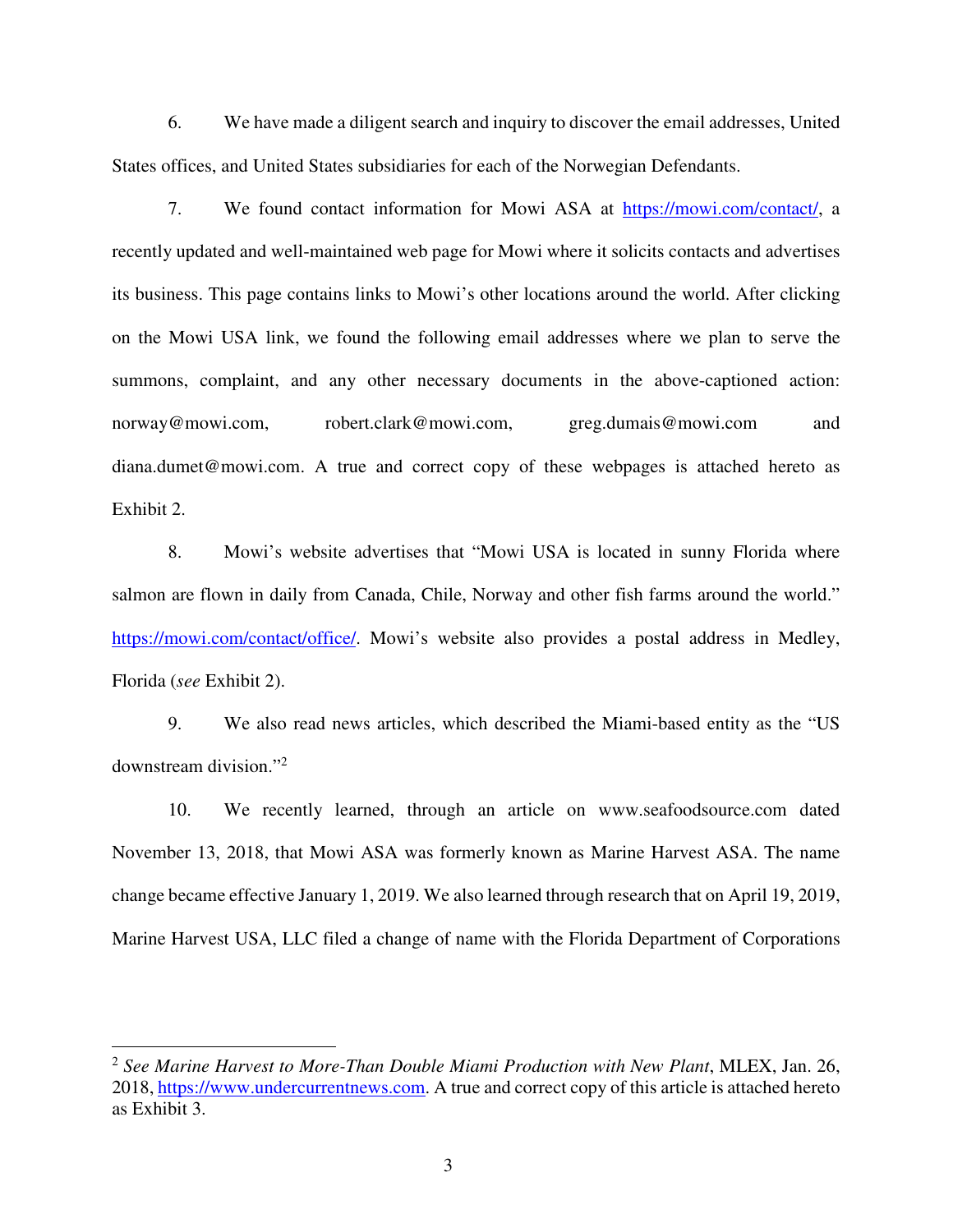to change its name to Mowi USA, LLC. A true and correct copy of the Mowi USA page from the Florida Department of Corporations is attached hereto as Exhibit 4.

11. The Mowi website also lists three high-level employees as contacts in the United States:

- Robert Clark, Sales Director Consumer Products. Robert Clark's LinkedIn page lists him as the "Sales Directors, Consumer Products US at Marine Harvest Group."
- Diana Dumet, Marketing Director.
- Greg Dumais, Sales Manager (Ducktrap). Ducktrap is another Mowi subsidiary based in Maine (*see* Exhibit 2).

12. Further, the 2018 Mowi Integrated Annual Report, hosted on its website, boasts of the extent of their Miami ties: "In March, Mowi moved its operations in Miami to a new plant twice the size of the existing site."<sup>3</sup> Mowi holds the Miami headquarters out as a part of Mowi ASA.

13. We found contact information for Ocean Quality AS ("OQ") on its website, including at https://oceanquality.com/contact/ a recently updated and well-maintained web page for OQ where it solicits contact and advertises its products and systems. A true and correct copy of this web page is attached hereto as Exhibit 5. This page states that OQ has a sales office in the United States, with Dennis Bryant as general manager. *Id*. A telephone number with a Dallas, Texas area code (214) is listed. Amongst the entities OQ operates through is OQ USA, which is a Delaware corporation headquartered in Dallas.

<u>.</u>

<sup>&</sup>lt;sup>3</sup> Mowi 2018 Annual Report at 140, https://issuu.com/hg-9/docs/mowi\_annual\_report\_2018\_4e0dacb83168e4?e=19530043/68703955.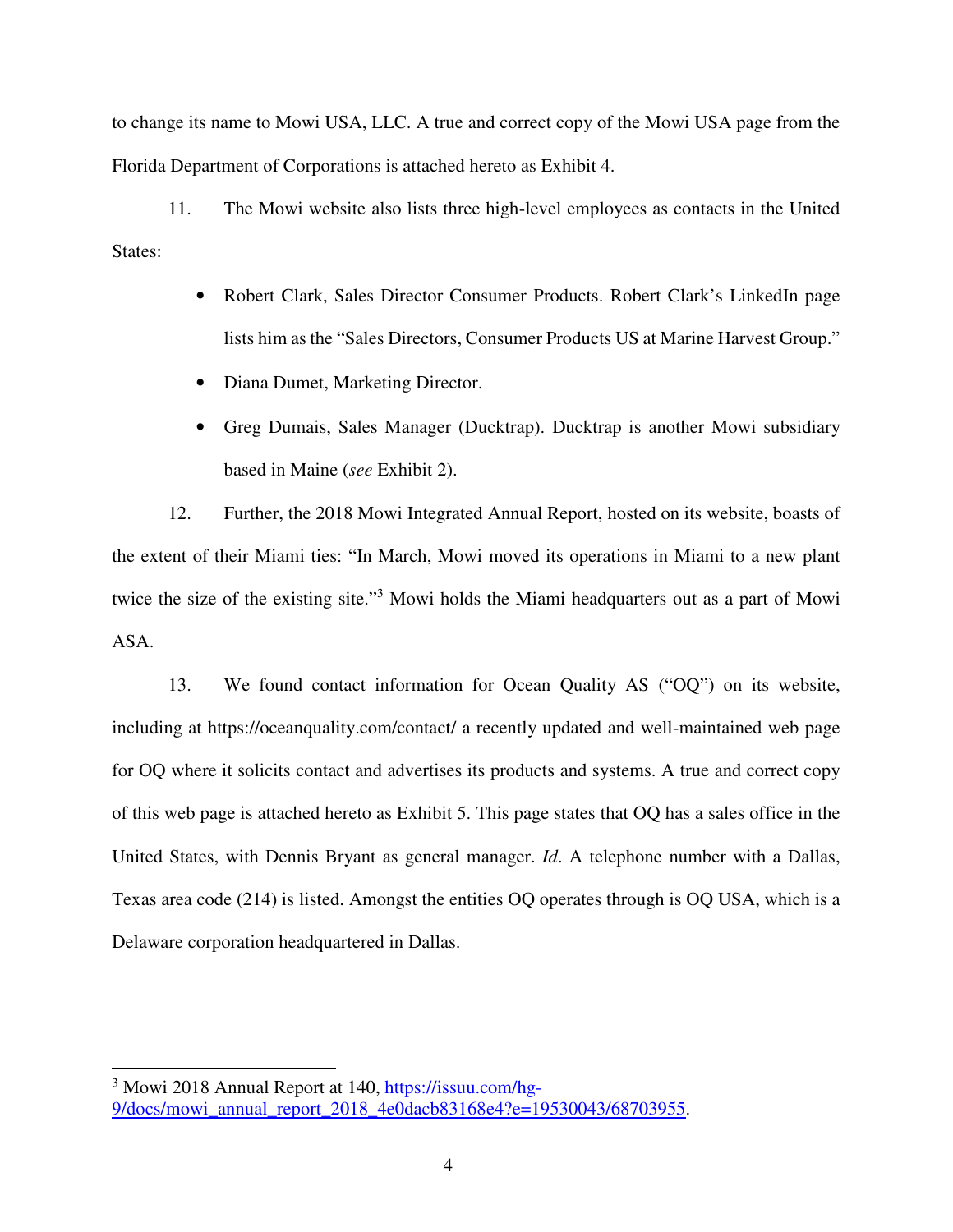14. On OQ's contact page, we found the following email addresses to which we plan to serve the summons, complaint, and any other necessary documents in the above-captioned action: dennis.bryant@oceanquality.com; jo@oceanquality.com; and ak@oceanquality.com.

15. We found contact information for Grieg Seafood ASA ("Grieg") at https://www.griegseafood.no/en/ and https://www.griegseafood.no/grieg-seafood-asa/contact/, a recently updated and well-maintained web site for Grieg where it solicits contact and advertises its products and facilities. A true and correct copy of this webpage is attached hereto as Exhibit 6. There, we found the following email addresses to which we plan to serve the summons, complaint, and any other necessary documents in the above-captioned action: info@griegseafood.com; atle.harald.sandtorv@griegseafood.com. Grieg's web site also has a "Sales" page, which states "Ocean Quality AS is the sales organization of Grieg Seafood and Bremnes Seashore (60% owned by Grieg Seafood ASA and 40% owned by Bremnes Fryseri AS)." (https://www.griegseafood.no/sales/. A true and correct copy of this webpage is attached hereto as Exhibit 7. Grieg then lists contact information for OQ for those that wish to buy Grieg products. *Id*.

16. We found contact information for Bremnes Seashore AS at https://www.seashore.no/en/contact/, a recently updated and well-maintained web page for Bremnes where it solicits contact and advertises its products and facilities. This page lists OQ as "the sales organization of Grieg Seafood and Bremnes Seashore [.]" There, we found the following email addresses to which we plan to serve the summons, complaint, and any other necessary documents in the above-captioned action: einar@seashore.no; bremnes@seashore.no. A true and correct copy of this webpage is attached hereto as Exhibit 8.

5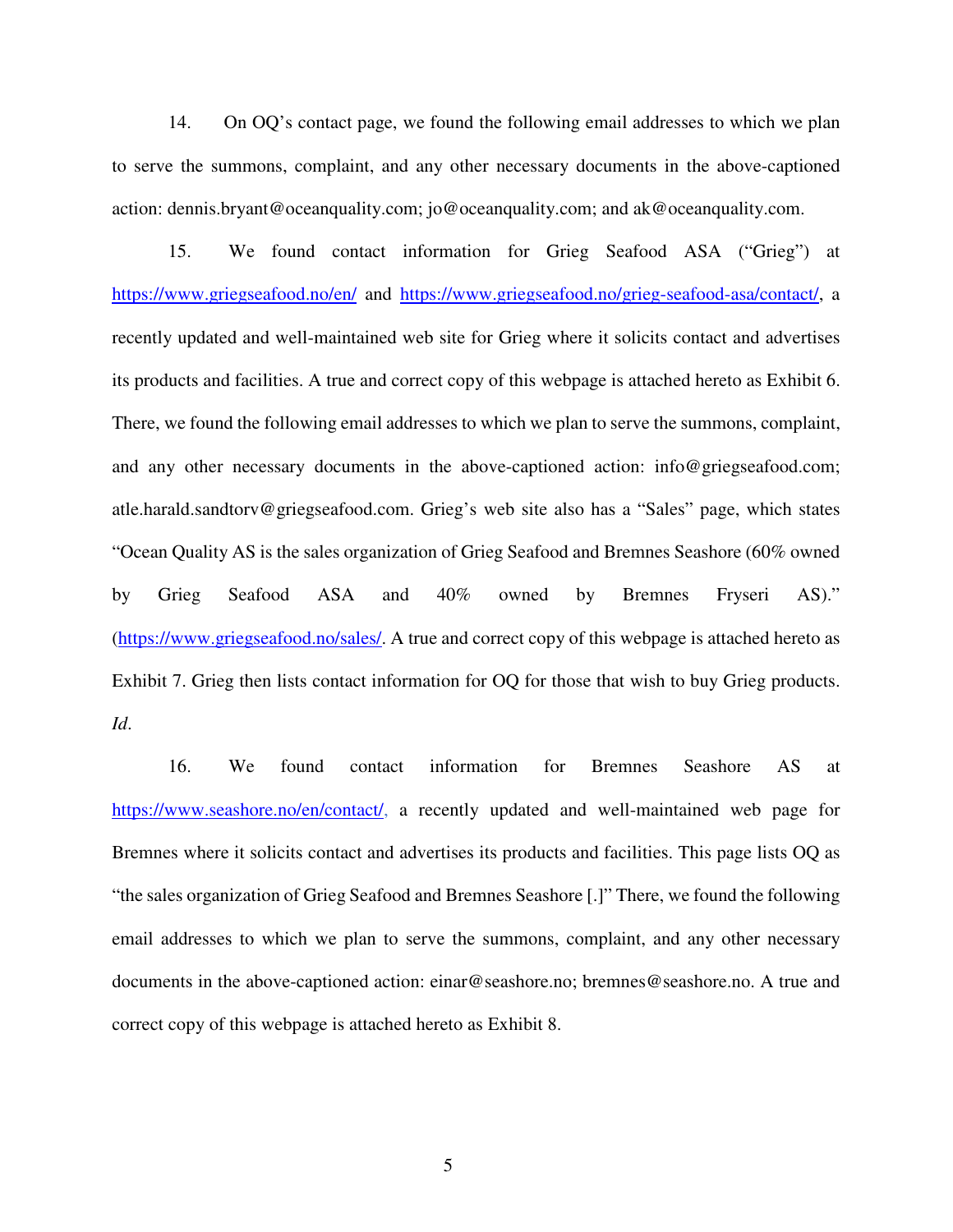17. SalMar does not appear to have an identifiable U.S. subsidiary or office. However, according to page 19 of its 2018 Annual Report, "[s]ales are focused in the markets of Europe, Asia, and the USA." We found contact information for SalMar ASA at https://www.salmar.no/en/contact-us/, https://www.salmar.no/en/ir-contact-in-salmar/ and https://www.salmar.no/en/media-contacts-in-salmar/, recently updated and well-maintained web pages for SalMar where it solicits contact and advertises its business. There, we found the following email addresses to which we plan to serve the summons, complaint, and any other necessary documents in the above-captioned action: olav.andreas.ervik@salmar.no; trond.tuvstein@salmar.no; salmar@salmar.no; sales@salmar.no; runar.sivertsen@salmar.no.; and ir@salmar.no. Attached hereto as Exhibit 9 are true and correct copy of the SalMar webpages and 2018 Annual Report.

18. We found contact information for Leroy Seafood Group ASA ("Leroy") at https://www.leroyseafood.com/en/contact/ and https://www.leroyseafood.com/en/contact/ouroffices/ recently updated and well-maintained web pages for Leroy where it solicits contact and advertises its business. There, we found the following email addresses to which we plan to serve the summons, complaint, and any other necessary documents in the above-captioned action: post@leroyseafood.com; firmapost@norwayseafoods.com; post@leroyaurora.no; and scott.drake@leroy.no. On the "offices" webpage, Leroy Seafood USA Inc. is listed as "VAP, Sales & Distribution" office in Chapel Hill, North Carolina, and the email address listed there ends with the domain "leroy.no", demonstrating that it's a branch of Leroy in Norway. The website has two separate "About Us" pages which boast:

> a. "From humble beginnings at Bergen's fish market in 1899, today the company has a global presence stretching from China **to the USA and more than 3,500 employees**." (emphasis added) (https://www.leroyseafood.com/en/aurora/); and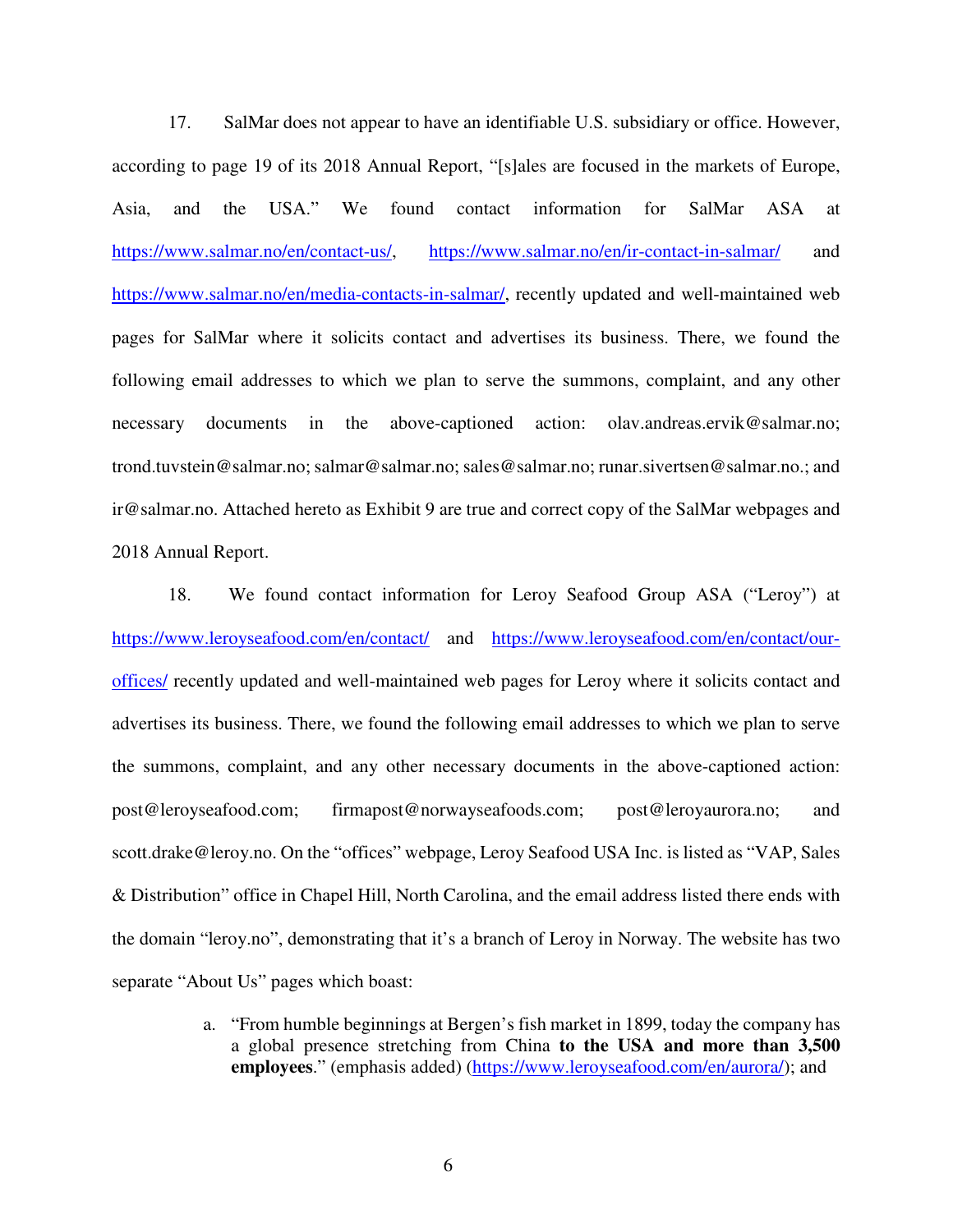b. "We also have sales offices in the USA, Japan and China." (https://www.leroyseafood.com/en/about-us/about-leroy/).

A true and correct copy of the Leroy webpages is attached hereto as Exhibit 10.

19. Attached hereto as Exhibit 11 is a true and correct copy of The Hague Convention on Service Abroad of Judicial and Extrajudicial Documents in Civil or Commercial Matters ("Hague Convention").

20. We reviewed the Hague Convention on the Service Abroad of Judicial and Extra-Judicial Documents in Civil and Commercial Matters ("Hague Convention") to which the United States and Norway are signatories. Norway has declared that it opposes the service of documents in its territory by the alternative means outlined in Article 10 of the Convention. However, the Hague Convention does not preclude service by e-mail, publication or through a subsidiary. Also, the declarations to The Hague Convention filed by Norway do not expressly prohibit service via e-mail, publication, or through a subsidiary.

21. Attached hereto as Exhibit 12 is a true and correct copy of the Hague Conference Outline, which summarizes the provisions of the Hague Convention.

22. We also researched the logistics of serving Norwegian Defendants via The Hague Convention, and Norway's Central Authority. We learned that service via the Hague Convention in Norway would require translation of the summonses, cover sheet and complaint. The complaint alone is 69 pages and could cost more than \$2,000, according to translation cost estimates obtained from a company my firm has used previously for international process service. Attached hereto as Exhibit 13 is a true and correct copy of the webpage containing information on translation costs.

23. Once translated, the documents will have to be transmitted to Norway's Central Authority, which will then serve them. In Norway, "[t]he average time from receipt at the Central Authority to execution of the request varies between 3-5 months." *See* 

7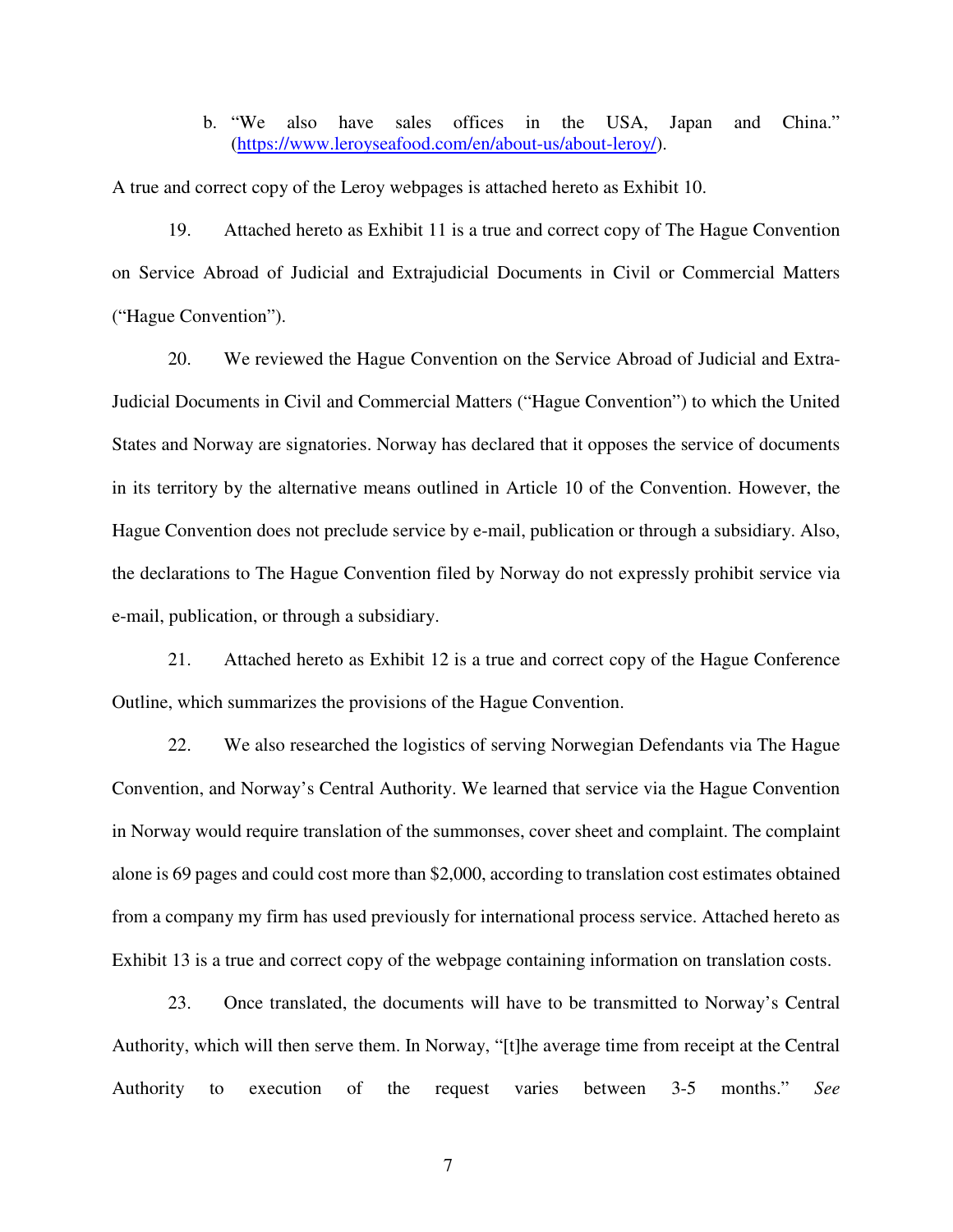https://www.hcch.net/en/states/authorities/details3/?aid=246. Attached hereto as Exhibit 14 is a true and correct copy of the webpage from The Hague Conference website regarding service in Norway. The Hague Law Blog gives an even longer estimate of five to six months. *See*  https://www.haguelawblog.com/2017/04/serve-process-norway/, (Exhibit 13).

24. Based on the research and review of The Hague Convention conducted by myself and my staff, there are no international agreements prohibiting service by e-mail, website publication, or through a subsidiary.

I declare under penalty of perjury under the laws of the United States that the foregoing statements are true and correct.

Executed this 27<sup>th</sup> Day of June, 2019 in Minneapolis, MN

*/s/ Heidi M. Silton*  Heidi M. Silton